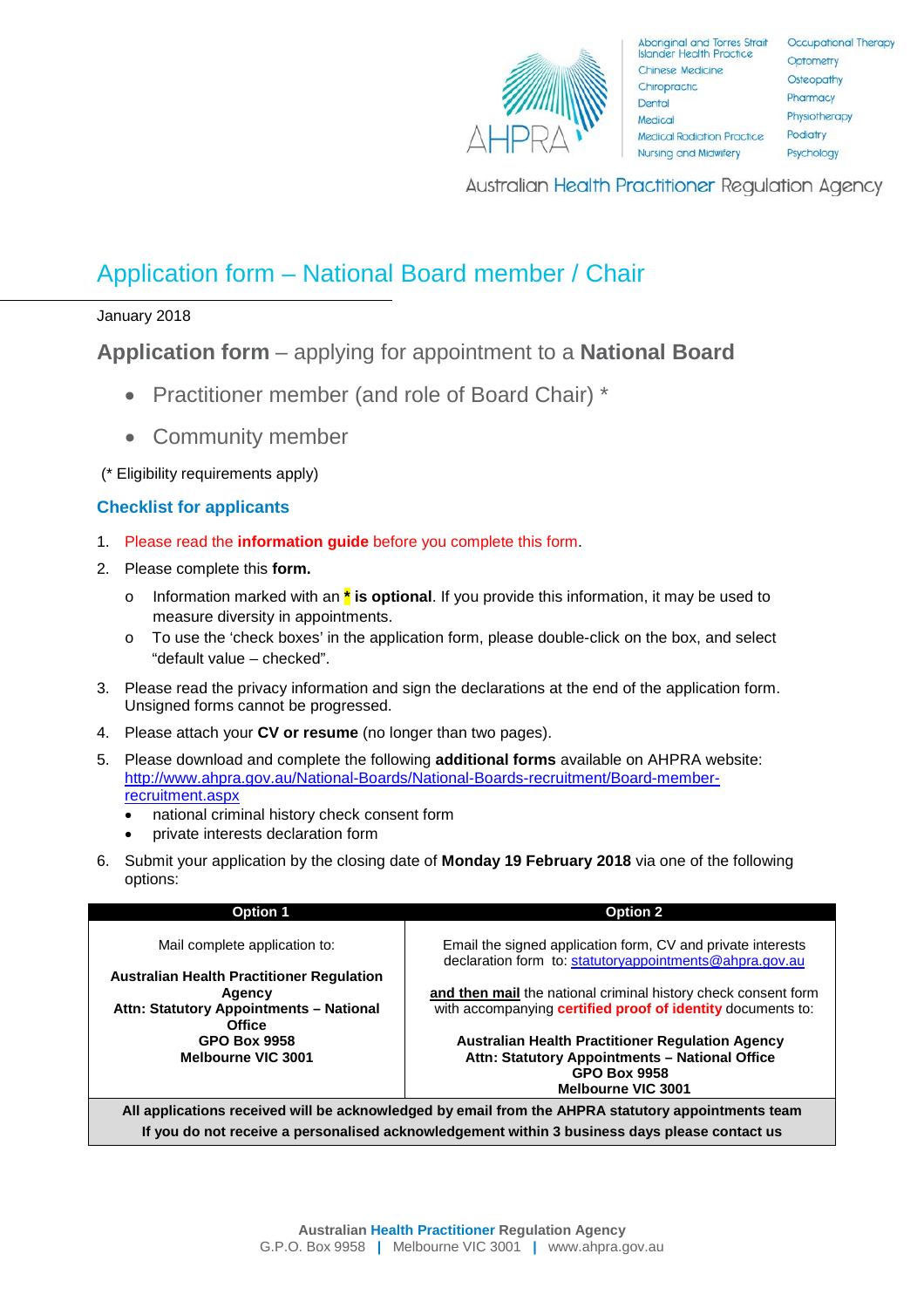## **Vacancies and eligibility requirements**

*Note: Please read the Information Guide before you complete this form – some of these vacancies have specific eligibility requirement/s in accordance with the Health Practitioner Regulation National Law that requires you be from a particular jurisdiction/s.*

| <b>Type of application</b>                                                             | I am applying to be appointed as a                                                                                                                                                     |  |  |
|----------------------------------------------------------------------------------------|----------------------------------------------------------------------------------------------------------------------------------------------------------------------------------------|--|--|
|                                                                                        | <b>Practitioner member</b><br><b>Community member</b><br><b>or</b>                                                                                                                     |  |  |
| Section 33(9) of the National<br>Law requires that a practitioner                      | I am also expessing interest in                                                                                                                                                        |  |  |
| member be appointed Chair<br>of the Board.                                             | $\blacksquare$<br><b>Board Chair</b> ( $*$ this is a vacancy on 9 of the National Boards per below –<br>only registered practitioners from that profession are eligible to apply)      |  |  |
| Type of vacancy                                                                        | <b>National Boards:</b>                                                                                                                                                                |  |  |
| <b>Vacancies arising (terms)</b>                                                       | $\Box$<br><b>Chiropractic Board of Australia</b>                                                                                                                                       |  |  |
| due to expire in May 2018<br>and August 2018)                                          | (Not seeking practitioner members from South Australia or New South Wales as<br>members have already been appointed from these states; the Chair role is not a<br>vacancy)             |  |  |
| <b>Practitioner members</b><br>must be registered in the                               | Dental Board of Australia *<br>$\blacksquare$                                                                                                                                          |  |  |
| relevant profession in<br>accordance with section                                      | Medical Board of Australia *                                                                                                                                                           |  |  |
| 33 of the National Law.<br><b>Community members</b><br>$\bullet$                       | $\Box$<br>I would also like my application to be considered for the state and<br>territory board vacancies                                                                             |  |  |
| may be from any state or<br>territory. If you are                                      | $\Box$<br>Nursing and Midwifery Board of Australia *                                                                                                                                   |  |  |
| applying to be a<br>community member, you                                              | (Not seeking practitioner members from Queensland as a member has already<br>been appointed from this state)                                                                           |  |  |
| may ask for your<br>application to be                                                  | $\mathcal{L}_{\mathcal{A}}$<br>Optometry Board of Australia *                                                                                                                          |  |  |
| considered for more than<br>one Board.                                                 | $\mathbb{R}^3$<br>Osteopathy Board of Australia *                                                                                                                                      |  |  |
| <b>Medical Board of</b>                                                                | (Not seeking practitioner members from New South Wales or Tasmania, or<br>Western Australia as members have already been appointed from these states)                                  |  |  |
| Australia applicants -<br>community and                                                | Pharmacy Board of Australia *<br>$\mathbb{R}^n$                                                                                                                                        |  |  |
| practitioner member                                                                    | $\mathcal{L}_{\mathcal{A}}$<br>Physiotherapy Board of Australia *                                                                                                                      |  |  |
| vacancies on state and<br>territory boards of the<br><b>Medical Board of Australia</b> | (Not seeking practitioner members from Tasmania as a member has already been<br>appointed from this state)                                                                             |  |  |
| will be advertised on 27                                                               | Podiatry Board of Australia *<br>$\Box$                                                                                                                                                |  |  |
| January 2018. Please tick<br>the box if you want your                                  | $\Box$<br>Psychology Board of Australia *                                                                                                                                              |  |  |
| application to be<br>considered for both rounds                                        | (Not seeking practitioner members from Tasmania as a member has already been<br>appointed from this state)                                                                             |  |  |
|                                                                                        | Occupational Therapy Board of Australia - community member                                                                                                                             |  |  |
| <b>Current vacancies</b>                                                               | Aboriginal and Torres Strait Islander Health Practice Board of<br>$\blacksquare$<br>Australia - practitioner member from Queensland                                                    |  |  |
|                                                                                        | Chinese Medicine Board of Australia - practitioner member from a<br>$\blacksquare$<br>small jurisdiction (the Australian Capital Territory, or the Northern<br>Territory, or Tasmania) |  |  |
| Jurisdiction *                                                                         | $\Box$ NSW<br>    QId     SA<br>∣ ∣ Vic<br><b>WA</b><br><b>ACT</b><br>IINT.<br>∣ Tas                                                                                                   |  |  |
|                                                                                        | * For practitioner member applicants, this is your principal place of practice                                                                                                         |  |  |
|                                                                                        | * For community member applicants, this is the state or territory where you live                                                                                                       |  |  |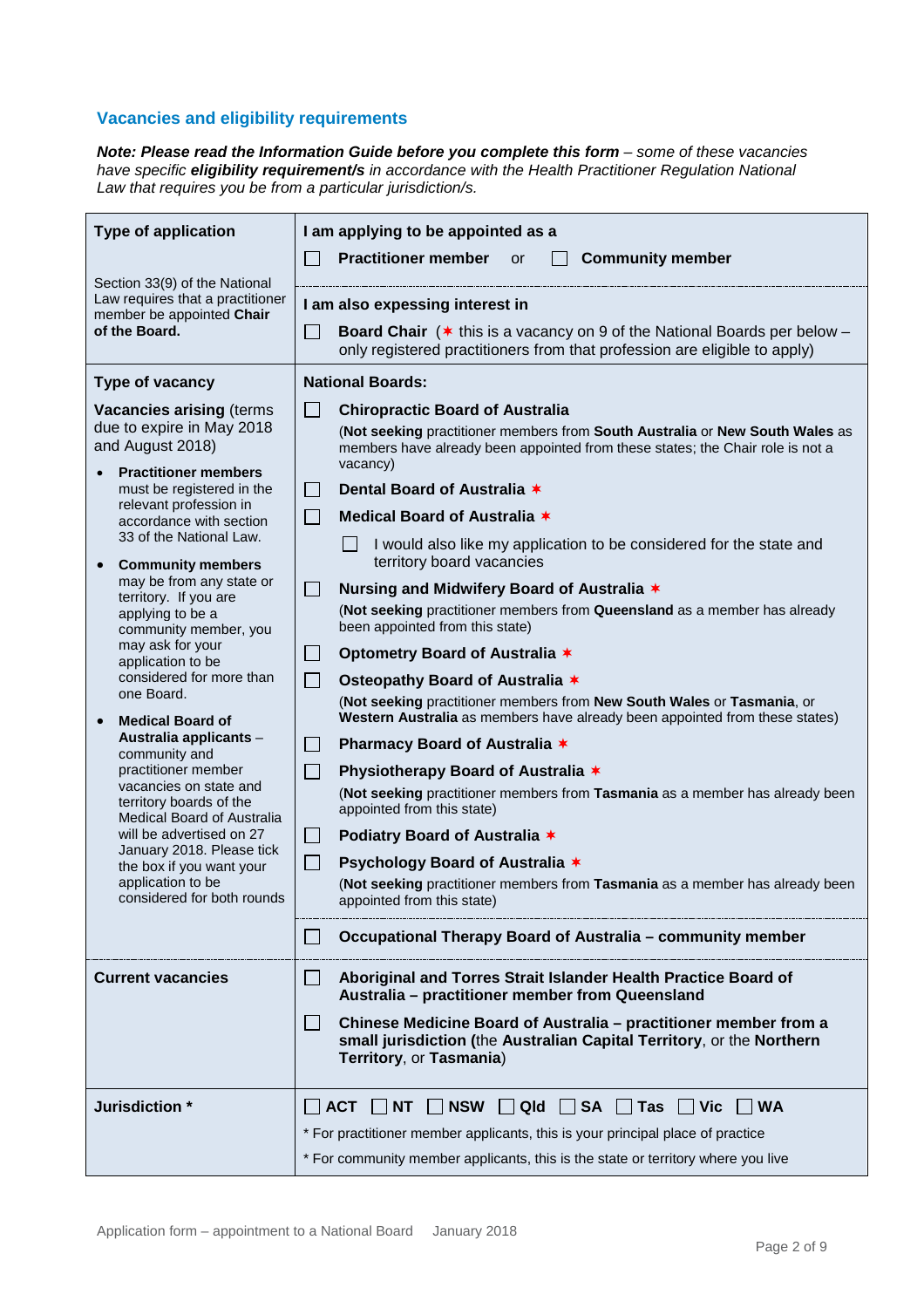## **Section 1: Short bio**

| Please provide a short<br>bio to describe<br>yourself and your<br>interests and<br>experience relevant to<br>the vacancy (max 150<br>words) | Please either type directly into box or attach a separate sheet. |
|---------------------------------------------------------------------------------------------------------------------------------------------|------------------------------------------------------------------|
|                                                                                                                                             |                                                                  |

#### **Section 2: Personal details**

| <b>Title</b>                                                                                                                     | Mrs $\Box$<br>$\mathsf{Ms} \ \Box$<br>Miss $\Box$ Dr $\Box$ Professor $\Box$<br>Mr<br>Other: |  |  |
|----------------------------------------------------------------------------------------------------------------------------------|----------------------------------------------------------------------------------------------|--|--|
| <b>Surname</b>                                                                                                                   | Post nominal:                                                                                |  |  |
| <b>First name</b>                                                                                                                |                                                                                              |  |  |
| Other names (if applicable)                                                                                                      |                                                                                              |  |  |
| Date of birth                                                                                                                    |                                                                                              |  |  |
| Gender                                                                                                                           | Female $\Box$<br>Male $\square$                                                              |  |  |
| Your country of birth                                                                                                            |                                                                                              |  |  |
| <b>Residential address and</b><br>postcode                                                                                       |                                                                                              |  |  |
| Is your mailing address the same<br>as your residential address?                                                                 | Yes $\Box$<br>No<br>If no, please enter your mailing address:                                |  |  |
| <b>Telephone</b>                                                                                                                 | <b>Mobile</b>                                                                                |  |  |
|                                                                                                                                  | Other                                                                                        |  |  |
| <b>Preferred email address</b>                                                                                                   |                                                                                              |  |  |
| Do you live in a regional/rural<br>area?                                                                                         | Yes $\Box$<br>No                                                                             |  |  |
| Section 33(7) of the National Law<br>requires at least one member of a<br>National Board to live in a regional or<br>rural area. |                                                                                              |  |  |
| Do you identify as an Aboriginal<br>person and/or a Torres Strait<br><b>Islander person?</b> *                                   | No <sub>1</sub><br>$Yes$ $\Box$                                                              |  |  |
| Were either of your parents born<br>overseas? *                                                                                  | No<br>Yes $\Box$<br>Country:                                                                 |  |  |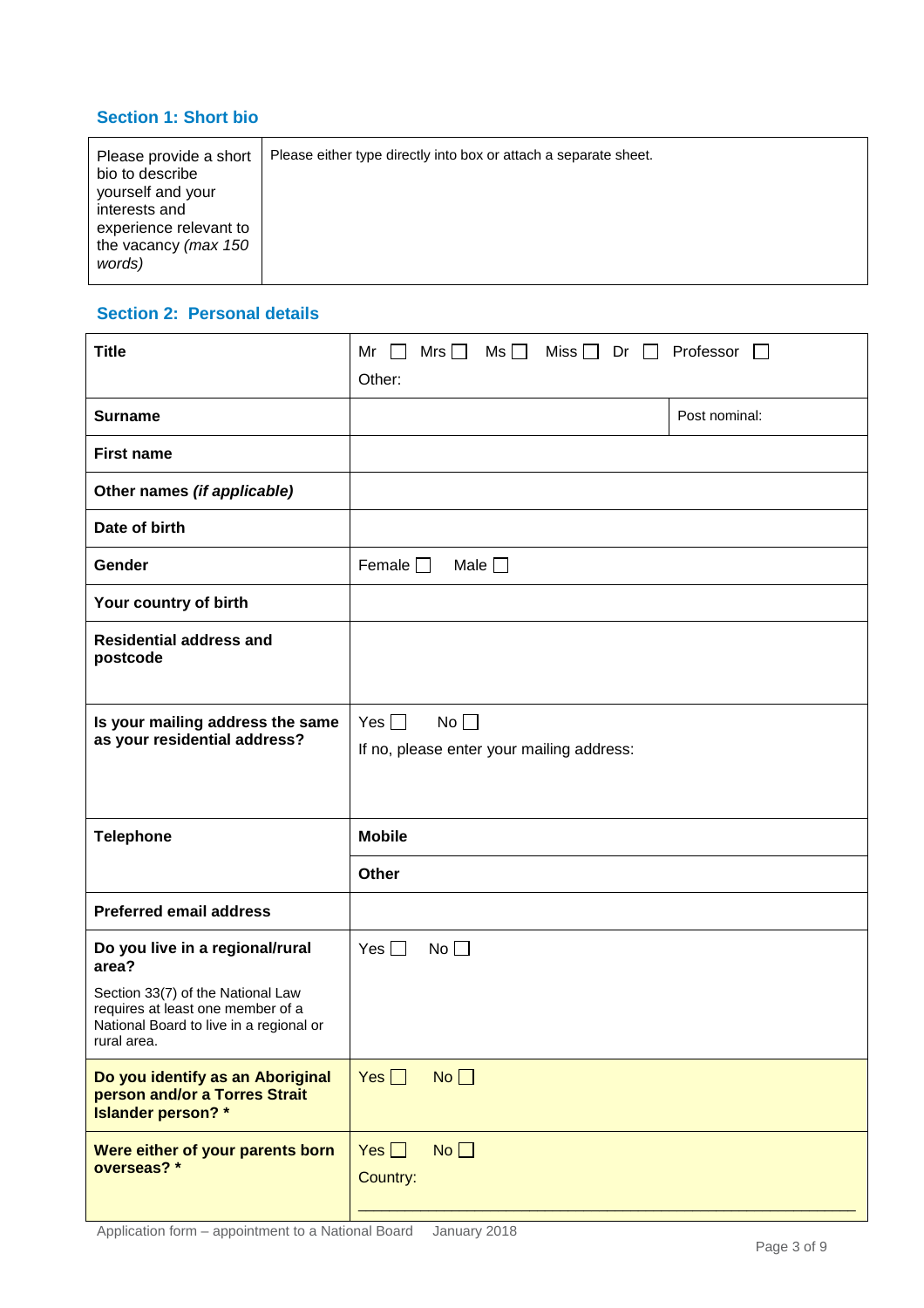| Do you speak a language other<br>than English at home? *                                                                                                  | No<br>$Yes$    <br>Comments:                                                |
|-----------------------------------------------------------------------------------------------------------------------------------------------------------|-----------------------------------------------------------------------------|
| Do you identify as a person with<br>a disability? *                                                                                                       | $Yes \Box$<br>No<br>Comments:                                               |
| Declaration of status of a<br>government employee:<br>If you are a government or statutory<br>employee, we kindly ask you to advise<br>AHPRA accordingly. | $No$ $\Box$<br>Yes $\Box$<br>If yes, name of organisation and contact name: |
| How did you find about the<br>vacancies?                                                                                                                  | Word of mouth<br>Advertisement<br>AHPRA website<br>Social media             |

### **Section 3: Assessing your eligibility for appointment**

Section 34 of the National Law sets out the eligibility requirements of National Board members. Please refer to the **information guide** for more information.

| All applicants:                        | Do you hold current registration with a National Board?                                  |        |  |
|----------------------------------------|------------------------------------------------------------------------------------------|--------|--|
| Registration details                   | No<br>Yes                                                                                |        |  |
| (Section 34(3)(a) of the National Law) | If yes, what is your registration number?                                                |        |  |
|                                        |                                                                                          |        |  |
|                                        |                                                                                          |        |  |
| All applicants:                        | Have you ever previously been registered?                                                |        |  |
|                                        | (e.g. as a practitioner under a former state or territory registration system)           |        |  |
|                                        | $No \BoxYes \Box$                                                                        |        |  |
|                                        | If yes, please say what profession, who issued your registration, and<br>when (if known) |        |  |
| If you are a Chinese medicine          | Please specify your division/s of registration:                                          |        |  |
| practitioner:                          | Acupuncturist                                                                            |        |  |
|                                        | Chinese herbal medicine practitioner                                                     |        |  |
|                                        | Chinese herbal dispenser                                                                 |        |  |
| If you are a Medical specialist:       | Please specify your specialty / specialties                                              |        |  |
|                                        |                                                                                          | (type) |  |
|                                        |                                                                                          | (type) |  |
| If you are a Dental practitioner:      | Please specify your division/s of registration:                                          |        |  |
|                                        | Dentist                                                                                  |        |  |
|                                        |                                                                                          | (type) |  |
|                                        | Dental hygienist                                                                         |        |  |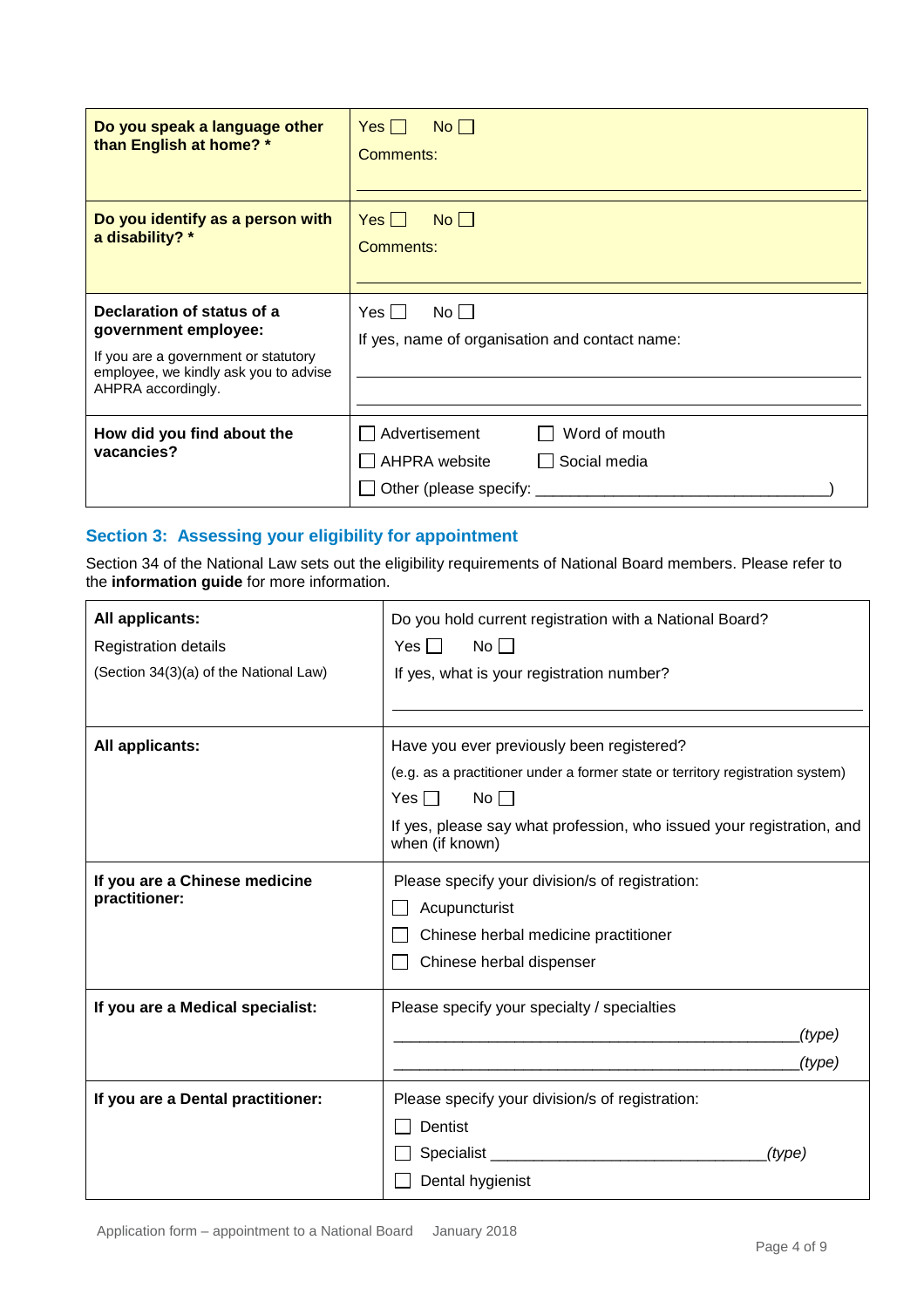|                                        | Dental therapist                                                       |
|----------------------------------------|------------------------------------------------------------------------|
|                                        | Oral Health therapist                                                  |
|                                        | Dental prosthetist                                                     |
| If you are a Nurse or Midwife:         | Please specify your registration type/s:                               |
|                                        | Enrolled nurse                                                         |
|                                        |                                                                        |
|                                        | Registered nurse *                                                     |
|                                        | * Do you have an endorsement on your registration?                     |
|                                        | Nurse practitioner                                                     |
|                                        | Scheduled medicines - rural and isolated practice                      |
|                                        | Midwife *                                                              |
|                                        | * Do you have an endorsement on your registration?                     |
|                                        | Scheduled medicines for midwives                                       |
| If you are a Podiatric surgeon:        | if you hold this specialist registration<br>Please tick the box $\Box$ |
| If you are a Psychologist with an area | Please specify your endorsement/s:                                     |
| of practice endorsement                | $\Box$ Clinical psychology                                             |
|                                        | Counselling psychology                                                 |
|                                        | Forensic psychology                                                    |
|                                        | $\Box$ Clinical neuropsychology                                        |
|                                        | Crganisational psychology                                              |
|                                        | $\Box$ Sport and exercise psychology                                   |
|                                        | Educational and developmental psychology                               |
|                                        |                                                                        |
|                                        | Health psychology                                                      |
|                                        | Community                                                              |

#### **Section 4: National Board member attributes**

Please provide a statement addressing the board member attributes listed below and described in the information guide. *(Maximum 2 pages; 3 pages if you are also expressing interest in Board Chair)*

#### **All applicants**:

- 1. Displays integrity
- 2. Thinks critically
- 3. Applies expertise
- 4. Communicates constructively
- 5. Focuses strategically
- 6. Collaborates in the interests of the National Scheme

#### **Additional attribute for community member applicants**:

7. Strong community connection

# **National Board Chair applicants**:

- Demonstrates leadership
- 9. Engages externally
- 10. Chairs effectively

#### *Note – the information guide has more detail on each of these attributes.*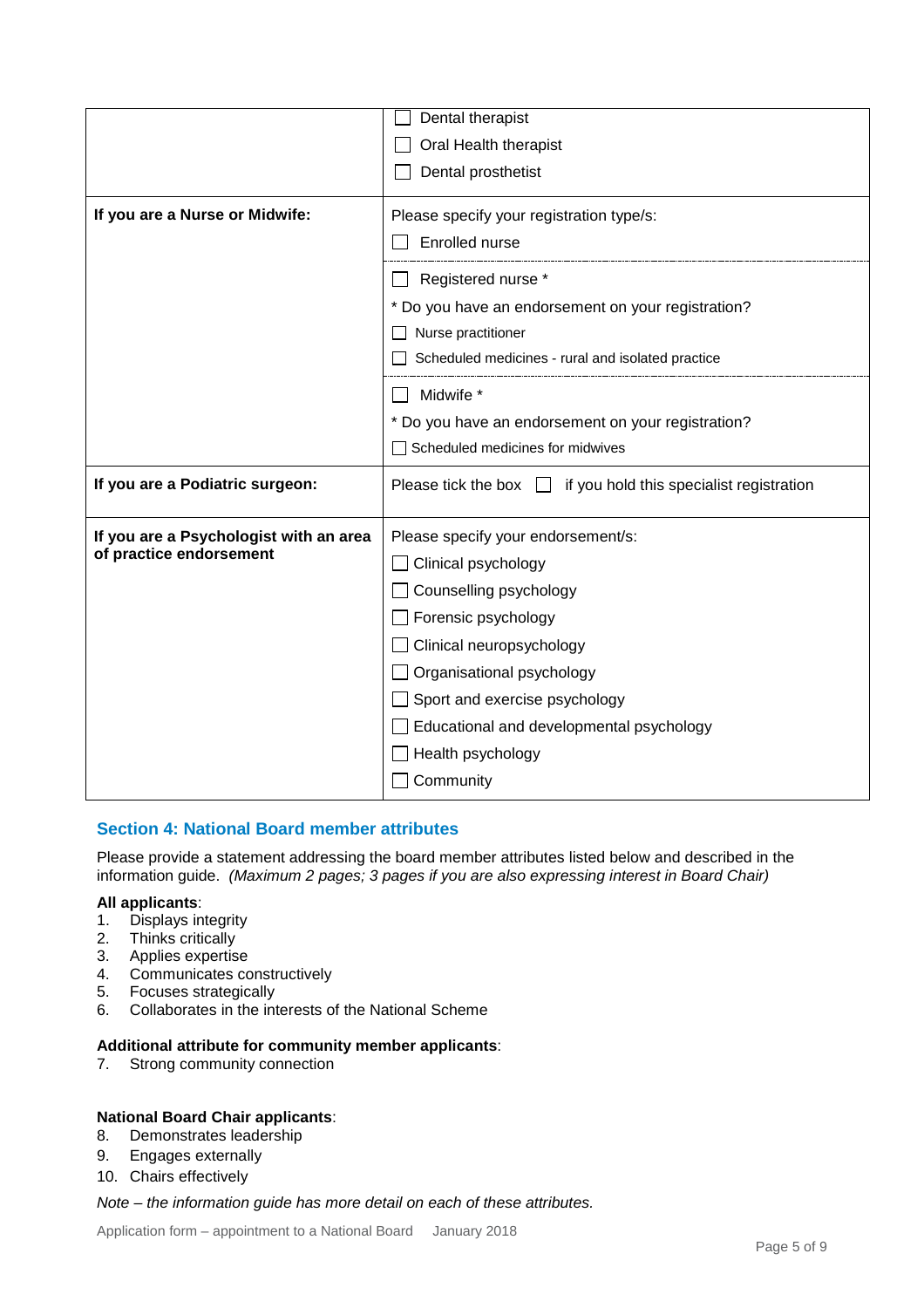You may either address the attributes by typing directly into box (will expand as you type) or via an attachment (no longer than two-three pages).

#### **Section 5: Summary of appointments, other qualifications, employment and membership of other bodies**

**Appointments: made under the National Registration and Accreditation Scheme or relevant to the scheme**

| Have you ever previously been appointed                                                                                                                | Yes I                  |
|--------------------------------------------------------------------------------------------------------------------------------------------------------|------------------------|
| by the Ministerial Council to one of the                                                                                                               | No II                  |
| <b>National Boards?</b>                                                                                                                                | If yes, which Board?   |
| Are you currently a member of any other                                                                                                                | Yesl                   |
| body directly relevant to the National                                                                                                                 | No l                   |
| Scheme?                                                                                                                                                | If yes, what body/ies? |
| For example<br>a NSW Health Professions Council<br>• a state or territory board, or a committee of<br>a National Board<br>• an accreditation authority | From when:             |

#### **Appointments: on other boards or committees**

Are you appointed as a sitting member on a board or committee or executive of a government agency, private agency or not for profit organisation (e.g. board member, committee member, council member, community member)? This can be paid or unpaid positions – for example a member appointed to the executive board of a professional association or a member of a school committee.

| <b>Body</b> | <b>Appointed position</b> | <b>Period of service</b><br>(e.g. 2013-current) | No. times<br>appointed |
|-------------|---------------------------|-------------------------------------------------|------------------------|
|             |                           |                                                 |                        |
|             |                           |                                                 |                        |
|             |                           |                                                 |                        |

**Please list any former appointments** (within the past 5-10 years).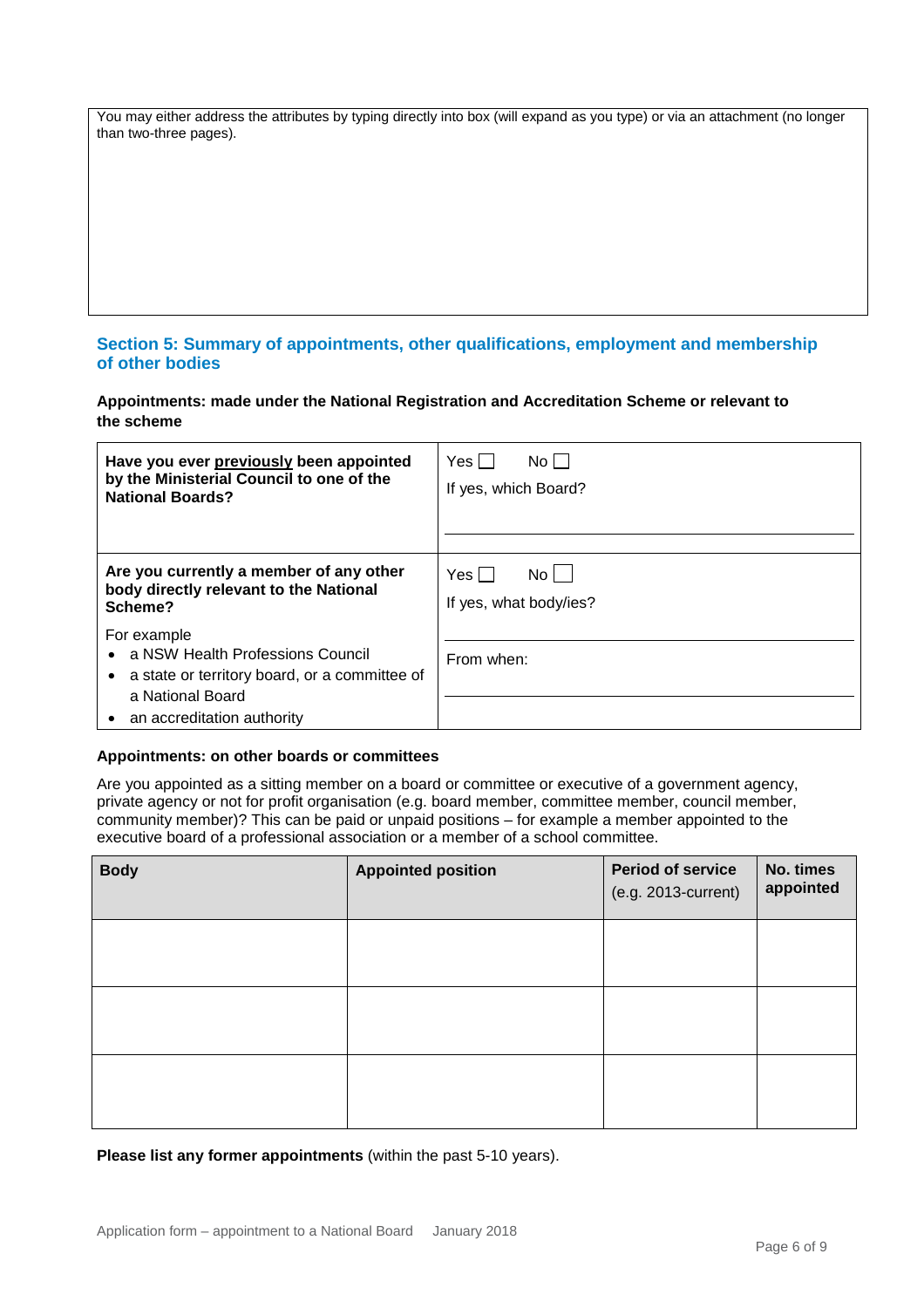| <b>Body</b> | <b>Appointed position</b> | <b>Period of service</b><br>(e.g. 2013-2015) | No. times<br>appointed |
|-------------|---------------------------|----------------------------------------------|------------------------|
|             |                           |                                              |                        |
|             |                           |                                              |                        |
|             |                           |                                              |                        |

## **Qualifications and professional memberships**

| <b>Qualifications &amp; professional</b><br>memberships                                            |
|----------------------------------------------------------------------------------------------------|
| (please include who issued the<br>qualification and when)                                          |
| If you are a member of a professional<br>or community organisation you may<br>wish to say so here. |

## **Employment**

| <b>Employment</b>                                                                                 | <b>Employer</b> | <b>Position</b> | <b>Period of service</b><br>(e.g. 2010-2013) |
|---------------------------------------------------------------------------------------------------|-----------------|-----------------|----------------------------------------------|
| <b>Current</b><br>employment (full<br>or part-time)<br>(Please indicate role<br>if self-employed) |                 |                 |                                              |
| <b>Previous</b><br>employment<br>within last 10<br>years as relevant<br>to your<br>application    |                 |                 |                                              |

## **Section 6: Referees**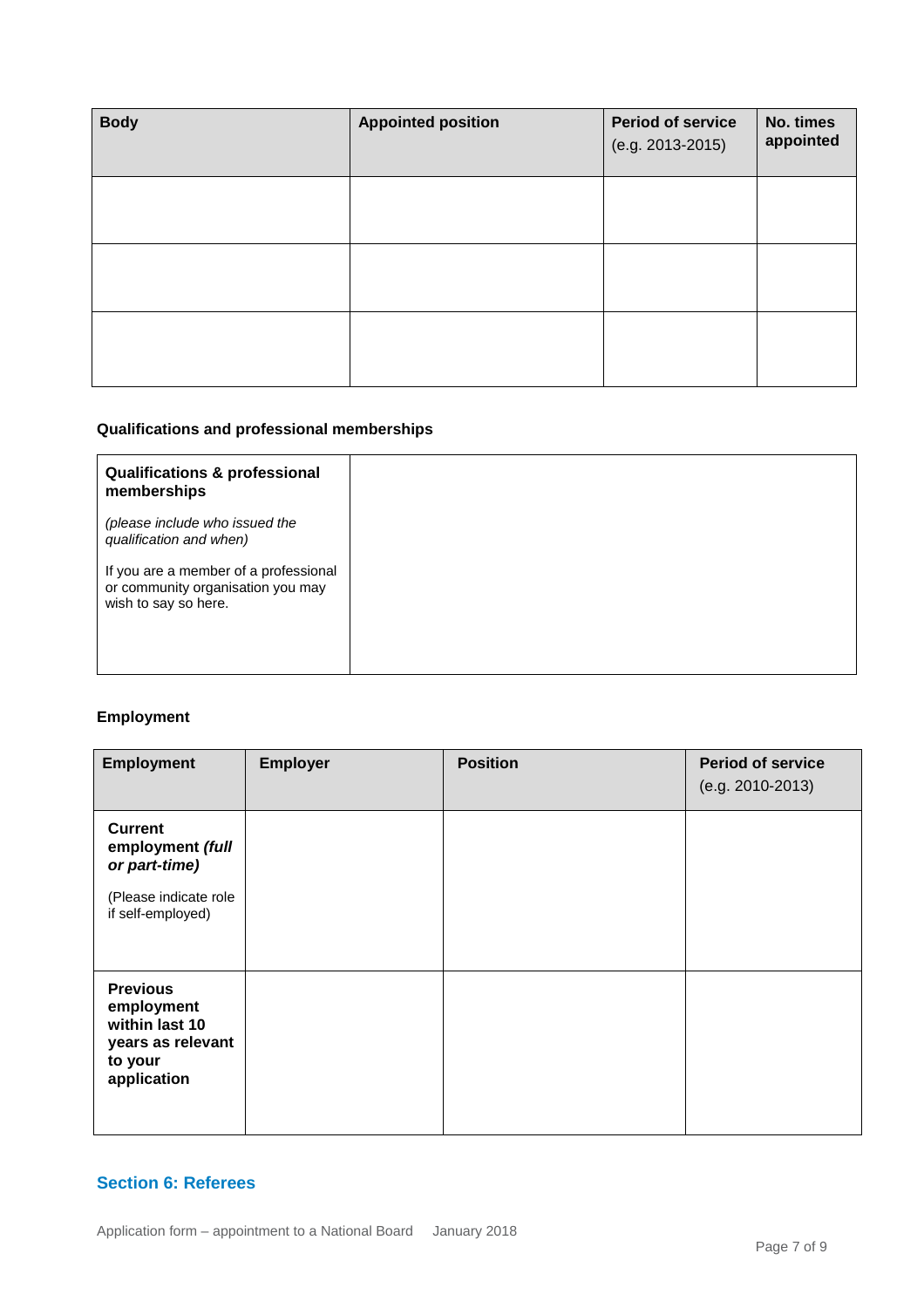I provide the names and contact details of **three referees** *(if not already included in your CV)*

#### **Referee 1**

| Name:                                   |  |
|-----------------------------------------|--|
| Position:                               |  |
| Contact phone:                          |  |
| Email:                                  |  |
| Relationship to you                     |  |
| (eg manager,<br>professional colleague) |  |

#### **Referee 2**

| Name:                                   |  |
|-----------------------------------------|--|
| Position:                               |  |
| Contact phone:                          |  |
| Email:                                  |  |
| Relationship to you:                    |  |
| (eg manager,<br>professional colleague) |  |

#### **Referee 3**

| Name:                                   |  |  |
|-----------------------------------------|--|--|
| Position:                               |  |  |
| Contact phone:                          |  |  |
| Email:                                  |  |  |
| Relationship to you:                    |  |  |
| (eg manager,<br>professional colleague) |  |  |

#### **Section 7: Privacy statement**

The Australian Health Practitioner Regulation Agency (AHPRA) is collecting your personal information to assess your suitability for appointment. Your information will be stored in a secured database (the AHPRA database) and will only be accessed by authorised officers of AHPRA. AHPRA treats all personal information provided by an individual in relation to an application for appointment in accordance with the laws that apply to AHPRA, including the applicable provisions of the Privacy Act 1988 (Cth).

If you do not provide the required information, it may not be possible to process your application. National Board appointments are made by the Australian Health Workforce Ministerial Council (the Ministerial Council), which includes ministers responsible for health from the Commonwealth and each state and territory.

AHPRA may disclose your personal information:

- to members of the Ministerial Council and government departmental staff, and other persons engaged by AHPRA for the purpose of processing and assessing your application
- to other people (such as government agencies and health authorities) for information relevant to your application, such as identification, work history and immigration status
- to organisations that issued your qualifications in order to establish their accuracy (and these organisations may be overseas), and
- where this is required or permitted by law (e.g. where AHPRA has to publicly report on Board activities).

Should you wish to gain access to your personal information held by AHPRA please contact our Privacy Officer by writing to the Privacy Officer at the AHPRA office in your state or territory. AHPRA's Privacy